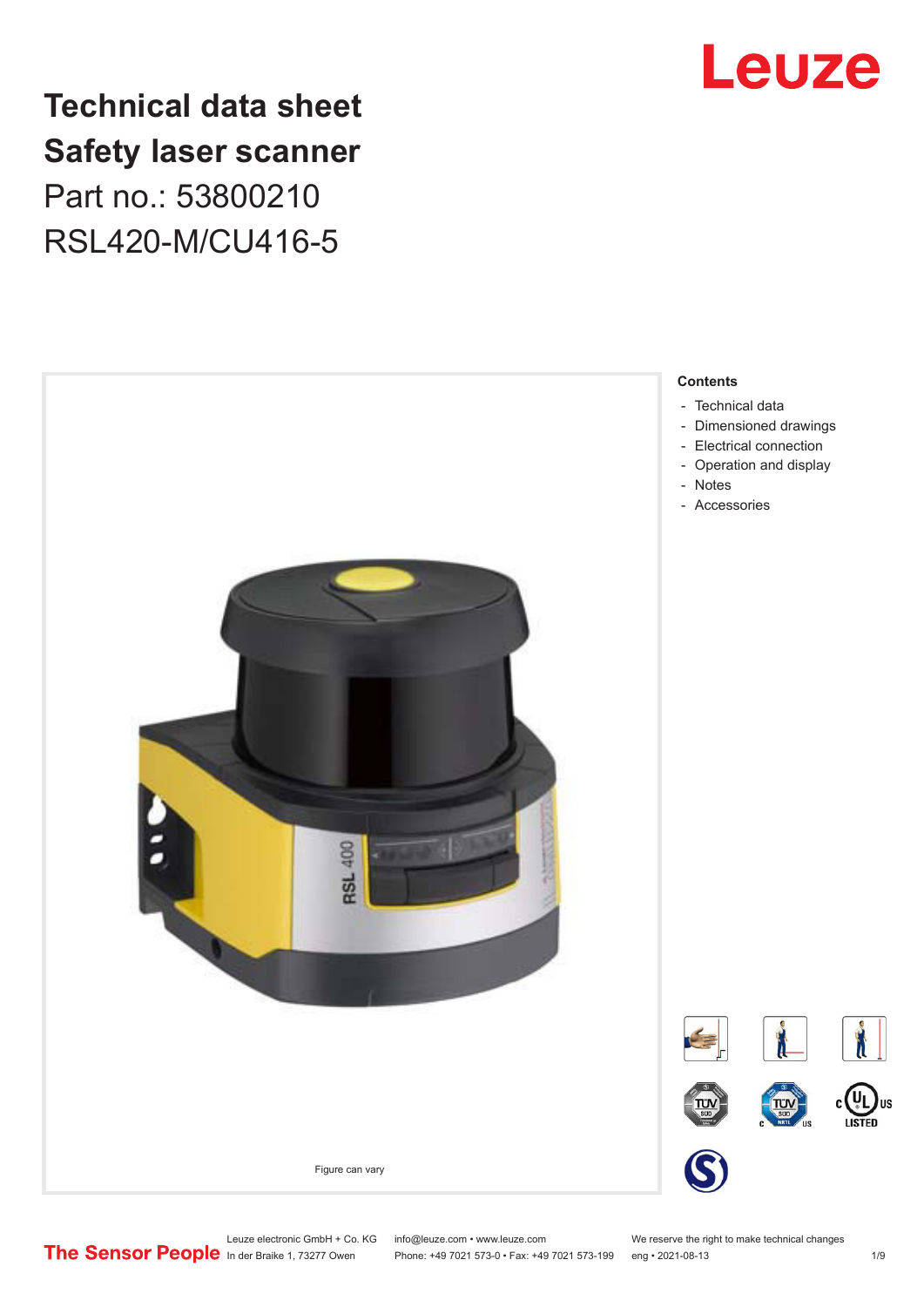# <span id="page-1-0"></span>**Technical data**

# Leuze

#### **Basic data**

| <b>Series</b>      | <b>RSL 400</b>                                    |
|--------------------|---------------------------------------------------|
| <b>Application</b> | Mobile danger zone guarding                       |
|                    | Mobile side guarding                              |
|                    | Stationary access guarding                        |
|                    | Stationary danger zone quarding                   |
|                    |                                                   |
| <b>Functions</b>   |                                                   |
| <b>Functions</b>   | Dynamic contactor monitoring (EDM),<br>selectable |

E-stop linkage Four-field mode Resolution, selectable

#### **Characteristic parameters**

| <b>Type</b>            | 3, IEC/EN 61496          |
|------------------------|--------------------------|
| <b>SIL</b>             | 2, IEC 61508             |
| <b>SILCL</b>           | 2, IEC/EN 62061          |
| Performance Level (PL) | d, EN ISO 13849-1        |
| $PFH_{n}$              | 0.00000009 per hour      |
| $PFH_n$                | 9E-08 per hour           |
| Mission time $T_M$     | 20 years, EN ISO 13849-1 |
| Category               | 3, EN ISO 13849          |
|                        |                          |

#### **Protective field data**

| Scanning angle                                   | 270°            |
|--------------------------------------------------|-----------------|
| Minimum adjustable range                         | $50 \text{ mm}$ |
| Number of field pairs, reversible                | 10              |
| Number of quads, reversible                      | 10              |
| Number of protective functions                   | 1 Piece(s)      |
| Number of independent sensor confi-<br>gurations | - 1             |
| Diffuse reflection, min.                         | 1.8%            |
| <b>Operating range</b>                           | 04.5m           |
|                                                  |                 |

#### **Warning field data**

| Number of field pairs    | 10              |
|--------------------------|-----------------|
| <b>Operating range</b>   | $020$ m         |
| Object size              | 150 mm x 150 mm |
| Diffuse reflection, min. | 10%             |
|                          |                 |

#### **Optical data**

| Light source                    | Laser, Infrared        |
|---------------------------------|------------------------|
| Laser light wavelength          | $905 \text{ nm}$       |
| Laser class                     | 1, IEC/EN 60825-1:2014 |
| <b>Transmitted-signal shape</b> | Pulsed                 |
| <b>Repetition frequency</b>     | 90 kHz                 |

#### **Measurement data**

| <b>Distance resolution</b> | $1 \text{ mm}$ |
|----------------------------|----------------|
| Detection range            | $050$ m        |
| Diffuse reflection         | 20 %           |
| <b>Angular resolution</b>  | 01°            |

#### **Electrical data**

**Protective circuit COVER COVER COVER COVER COVERENT** Overvoltage protection

| Performance data                                                            |                                                                              |
|-----------------------------------------------------------------------------|------------------------------------------------------------------------------|
| Supply voltage U <sub>B</sub>                                               | 24 V, DC, -30  20 %                                                          |
| max.                                                                        | Current consumption (without load), 700 mA, (use power supply unit with 3 A) |
| Power consumption, max.                                                     | 17 W, For 24 V, plus output load                                             |
|                                                                             |                                                                              |
| Outputs<br>Number of safety-related switching 2 Piece(s)<br>outputs (OSSDs) |                                                                              |
|                                                                             |                                                                              |
| Safety-related switching outputs                                            |                                                                              |
| <b>Type</b><br>Switching voltage high, min.                                 | Safety-related switching output OSSD<br>20 8 V                               |
| Switching voltage low, max.                                                 | 2V                                                                           |
| Voltage type                                                                | DC                                                                           |
|                                                                             |                                                                              |
| Safety-related switching output 1                                           |                                                                              |
| Assignment                                                                  | Connection 1, gray wire                                                      |
| <b>Switching element</b>                                                    | Transistor, PNP                                                              |
|                                                                             |                                                                              |
| Safety-related switching output 2                                           |                                                                              |
| Assignment                                                                  | Connection 1, pink wire                                                      |
| <b>Switching element</b>                                                    | Transistor, PNP                                                              |
| <b>Service interface</b>                                                    |                                                                              |
|                                                                             |                                                                              |
| Type                                                                        | Bluetooth, USB                                                               |
|                                                                             |                                                                              |
| <b>Bluetooth</b><br><b>Function</b>                                         |                                                                              |
| <b>Frequency band</b>                                                       | Configuration/parametering<br>2,400  2,483.5 MHz                             |
|                                                                             |                                                                              |
|                                                                             |                                                                              |
| <b>Radiated transmitting power</b>                                          | Max. 4.5 dBm (2.82 mW), class 2                                              |
| USB                                                                         |                                                                              |
| <b>Function</b>                                                             | Configuration/parametering                                                   |
| <b>Connection</b>                                                           | USB 2.0 mini-B, socket                                                       |
| Transmission speed, max.                                                    | 12 Mbit/s                                                                    |
| Cable length                                                                | ≤ 5 $m$<br>Longer cable lengths are possible using<br>active cables.         |
| Connection                                                                  |                                                                              |
| <b>Number of connections</b>                                                | 2 Piece(s)                                                                   |
|                                                                             |                                                                              |
| <b>Connection 1</b>                                                         |                                                                              |
| <b>Function</b>                                                             | Machine interface                                                            |
| <b>Type of connection</b>                                                   | Cable                                                                        |
| Cable length                                                                | 5,000 mm                                                                     |
| <b>Sheathing material</b>                                                   | <b>PVC</b>                                                                   |
| Cable color                                                                 | <b>Black</b>                                                                 |
| Number of conductors                                                        | 16-wire                                                                      |
| Wire cross section supply                                                   | $1 \text{ mm}^2$                                                             |
| Wire cross section signals                                                  | $0.14 \, \text{mm}^2$                                                        |
|                                                                             |                                                                              |
| <b>Connection 2</b>                                                         |                                                                              |
| <b>Function</b>                                                             | Data interface                                                               |
| <b>Type of connection</b>                                                   | Connector                                                                    |
| <b>Thread size</b><br>Type                                                  | M <sub>12</sub><br>Female                                                    |

**No. of pins** 4 -pin **Encoding** D-coded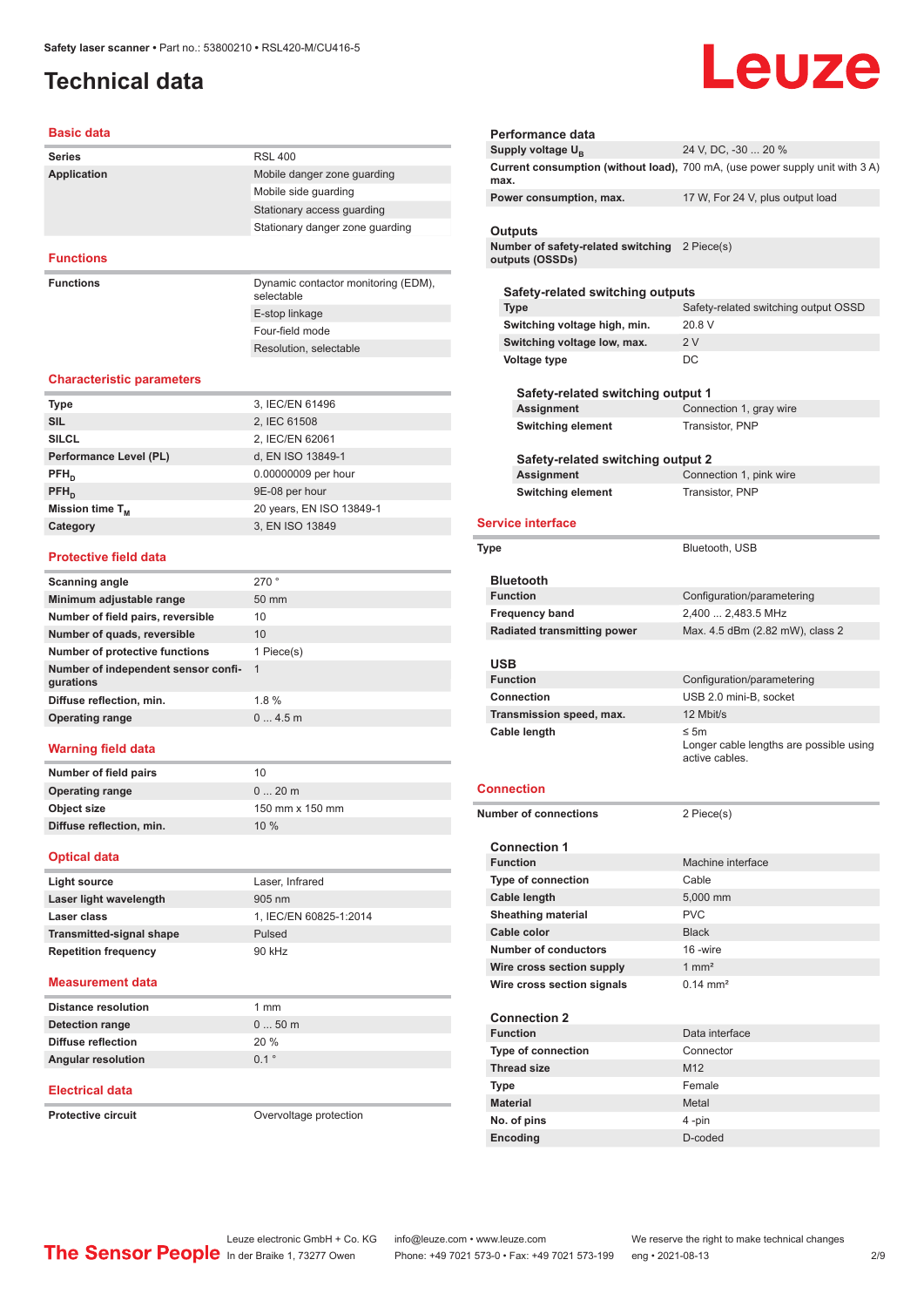# **Technical data**

# Leuze

| <b>Cable properties</b><br>Cable resistance, max. | $15 \Omega$              |
|---------------------------------------------------|--------------------------|
| <b>Mechanical data</b>                            |                          |
| Dimension (W x H x L)                             | 140 mm x 149 mm x 140 mm |
| <b>Housing material</b>                           | Metal                    |
|                                                   | Plastic                  |
| <b>Metal housing</b>                              | Diecast zinc             |
| Lens cover material                               | Plastic/PC               |
| Net weight                                        | 3,000q                   |
| <b>Housing color</b>                              | Yellow. RAL 1021         |
| <b>Type of fastening</b>                          | Mounting plate           |

#### **Classification**

| <b>Customs tariff number</b> | 85365019 |
|------------------------------|----------|
| eCl@ss 5.1.4                 | 27272705 |
| eCl@ss 8.0                   | 27272705 |
| eCl@ss 9.0                   | 27272705 |
| eCl@ss 10.0                  | 27272705 |
| eCl@ss 11.0                  | 27272705 |
| <b>ETIM 5.0</b>              | EC002550 |
| <b>ETIM 6.0</b>              | EC002550 |
| <b>ETIM 7.0</b>              | EC002550 |

#### **Operation and display**

| Type of display             | Alphanumerical display |
|-----------------------------|------------------------|
|                             | <b>LED</b> indicator   |
| Number of LEDs              | 3 Piece(s)             |
| Type of configuration       | Software Sensor Studio |
| <b>Operational controls</b> | Software Sensor Studio |
|                             |                        |

Through-hole mounting Via optional mounting device

#### **Environmental data**

| Ambient temperature, operation     | 0  50 °C   |
|------------------------------------|------------|
| Ambient temperature, storage       | $-2060 °C$ |
| Relative humidity (non-condensing) | 1595%      |

#### **Certifications**

| Degree of protection                                               | IP 65          |
|--------------------------------------------------------------------|----------------|
| <b>Protection class</b>                                            | III, EN 61140  |
| <b>Certifications</b>                                              | c TÜV Süd US   |
|                                                                    | c UL US        |
|                                                                    | <b>TÜV Süd</b> |
| Test procedure for EMC in accordance DIN 40839-1/3                 |                |
| with standard                                                      | FN 61496-1     |
| Test procedure for oscillation in<br>accordance with standard      | EN 60068-2-6   |
| Test procedure for continuous shock<br>in accordance with standard | IEC 60068-2-29 |
| US patents                                                         | US 10,304,307B |
|                                                                    | US 7,656,917 B |
|                                                                    | US 7,696,468 B |
|                                                                    | US 8.520.221 B |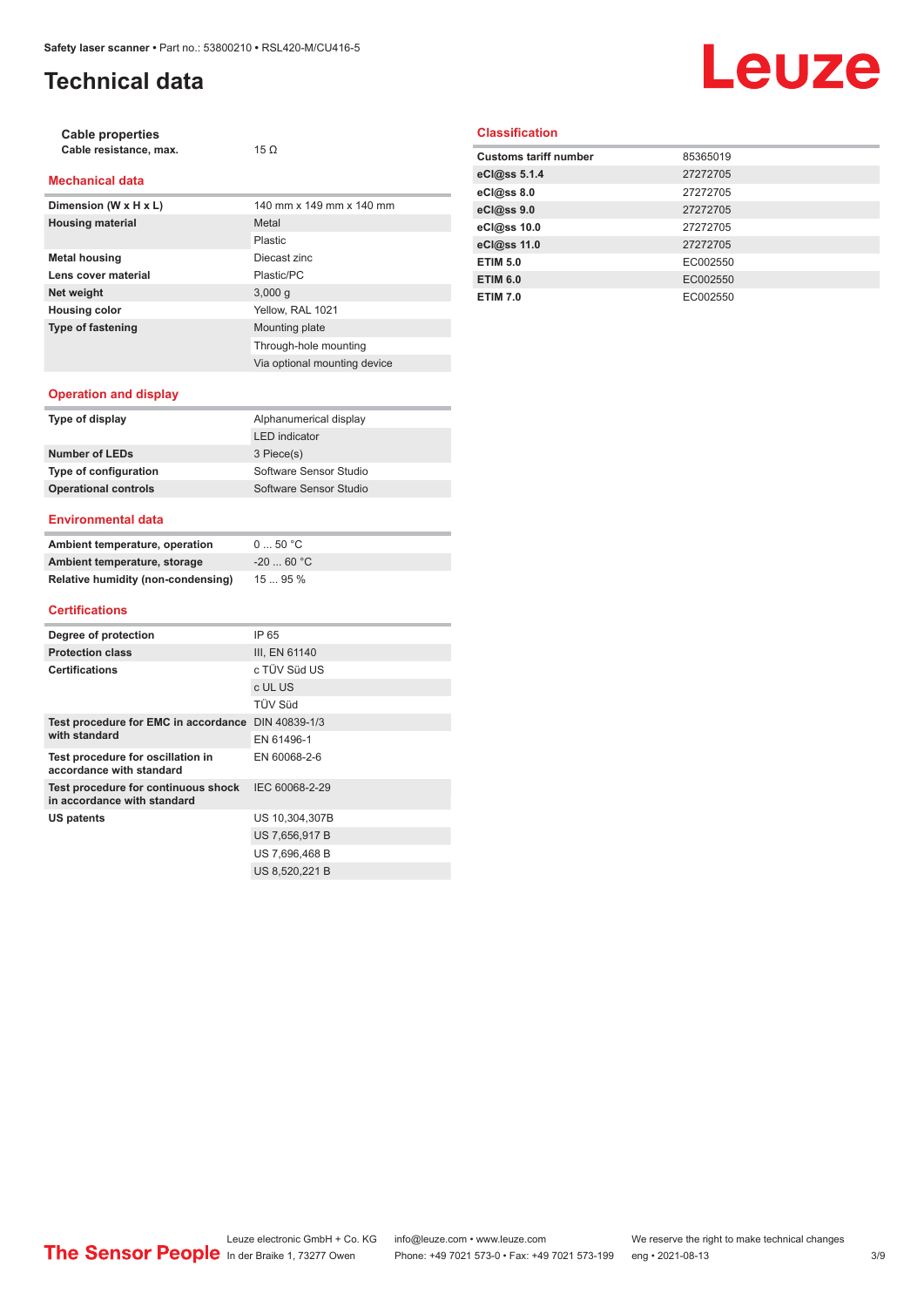# <span id="page-3-0"></span>**Dimensioned drawings**

All dimensions in millimeters

Dimensions safety laser scanner with connection unit









1 Scan level

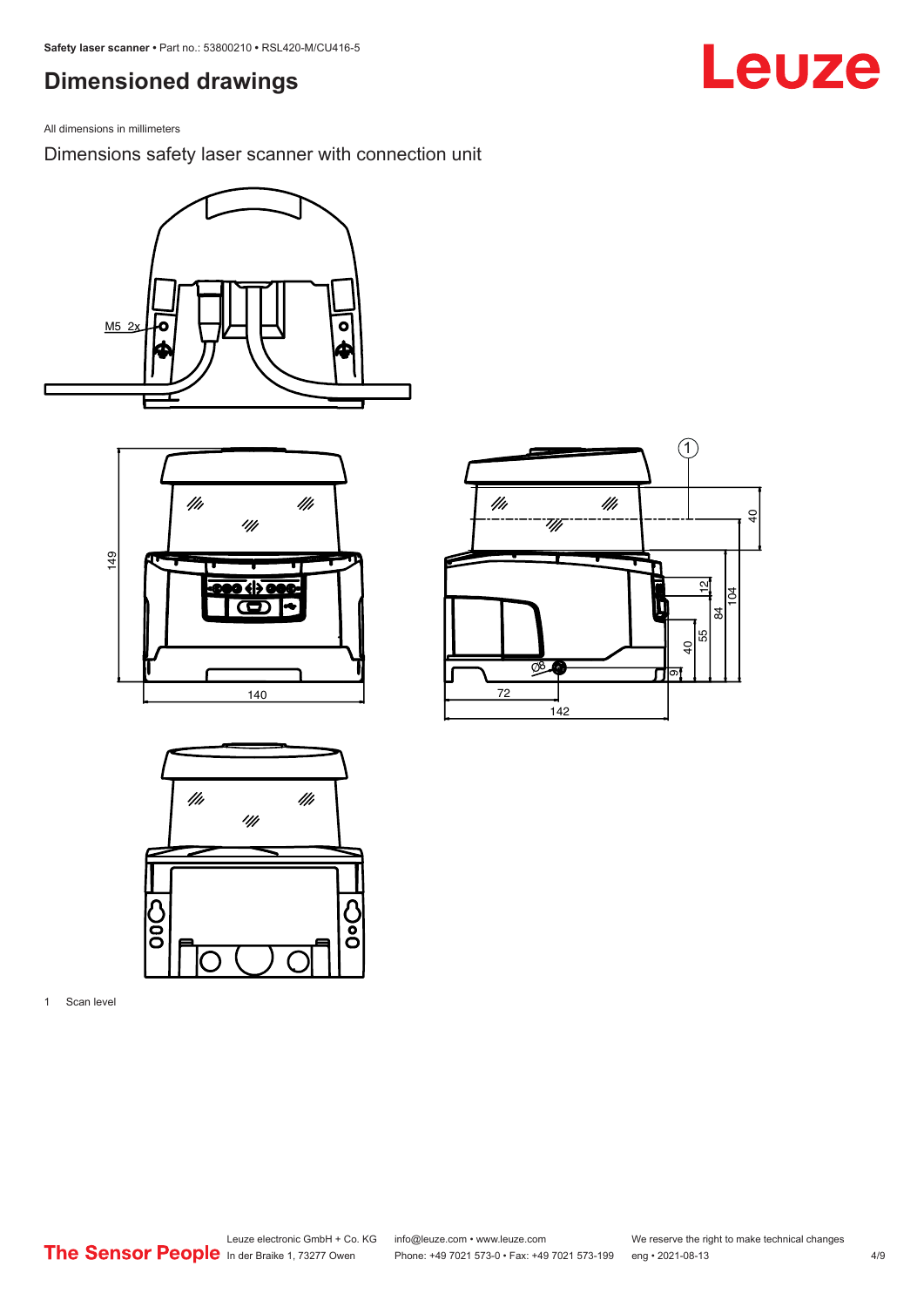# **Dimensioned drawings**

Mounting dimensions safety laser scanner with connection unit



Minimum space requirements for installation and replacement of scanner unit



Leuze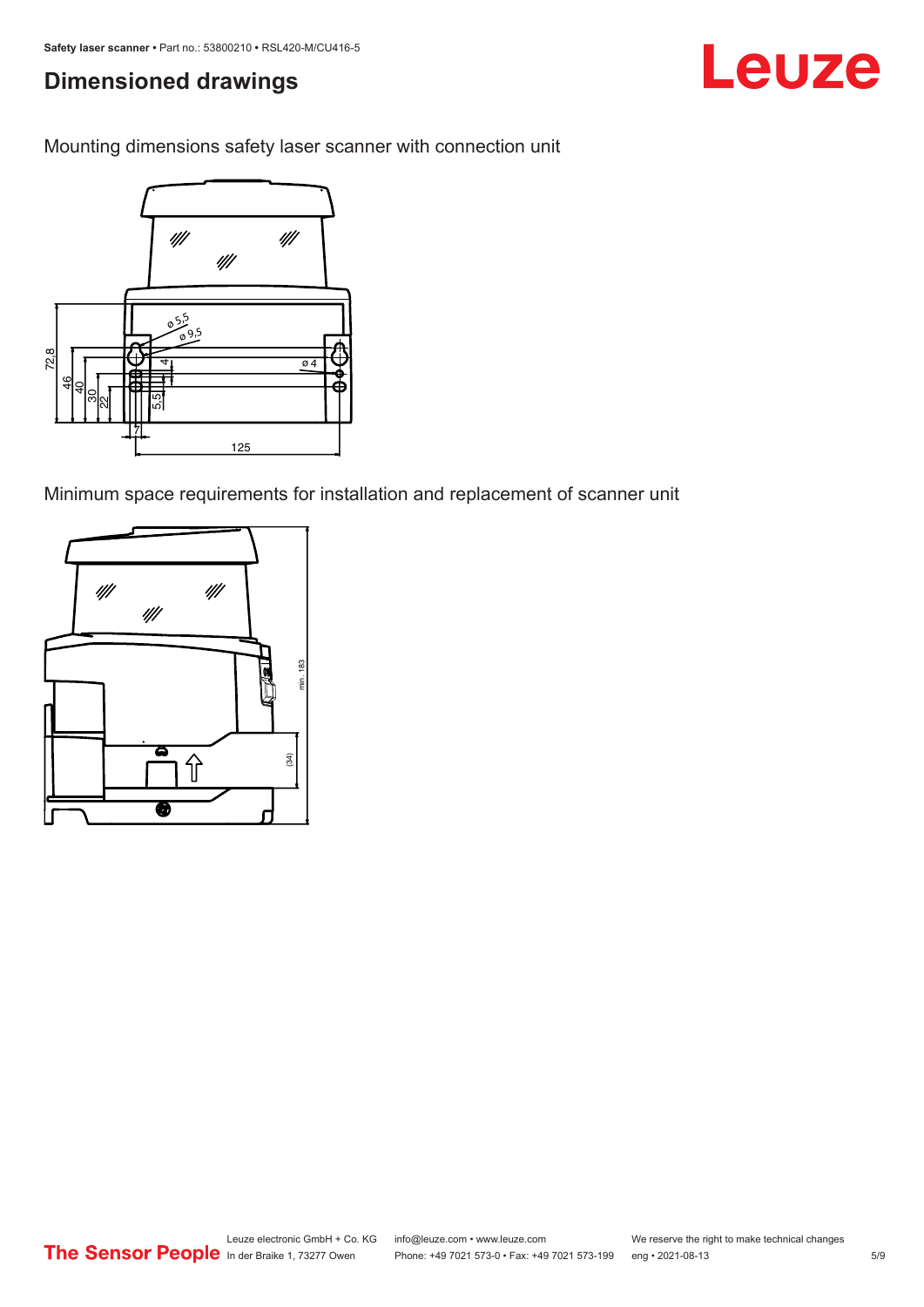## <span id="page-5-0"></span>**Dimensioned drawings**

# Leuze

Dimensions of scanning range



1 Reference point for distance measurement and protective field radius

# **Electrical connection**

#### **Connection 1**

| <b>Function</b>             | Machine interface   |
|-----------------------------|---------------------|
| Type of connection          | Cable               |
| Cable length                | 5,000 mm            |
| <b>Sheathing material</b>   | <b>PVC</b>          |
| Cable color                 | <b>Black</b>        |
| <b>Number of conductors</b> | 16 -wire            |
| Wire cross section supply   | $1 \text{ mm}^2$    |
| Wire cross section signals  | $0.14 \text{ mm}^2$ |

#### **Conductor color Conductor assignment**

| White                 | RES1            |
|-----------------------|-----------------|
| <b>Brown</b>          | $+24V$          |
| Green                 | EA1             |
| Yellow                | A1              |
| Gray                  | OSSDA1          |
| Pink                  | OSSDA2          |
| <b>Blue</b>           | GND / Ground    |
| Red                   | <b>MELD</b>     |
| <b>Black</b>          | F <sub>1</sub>  |
| Violet                | F <sub>2</sub>  |
| Gray / Pink           | F <sub>3</sub>  |
| Blue / Red            | F <sub>4</sub>  |
| Green / White         | F <sub>5</sub>  |
| Brown / Green         | SE <sub>1</sub> |
| White / Yellow        | SE <sub>2</sub> |
| <b>Brown / Yellow</b> | A2              |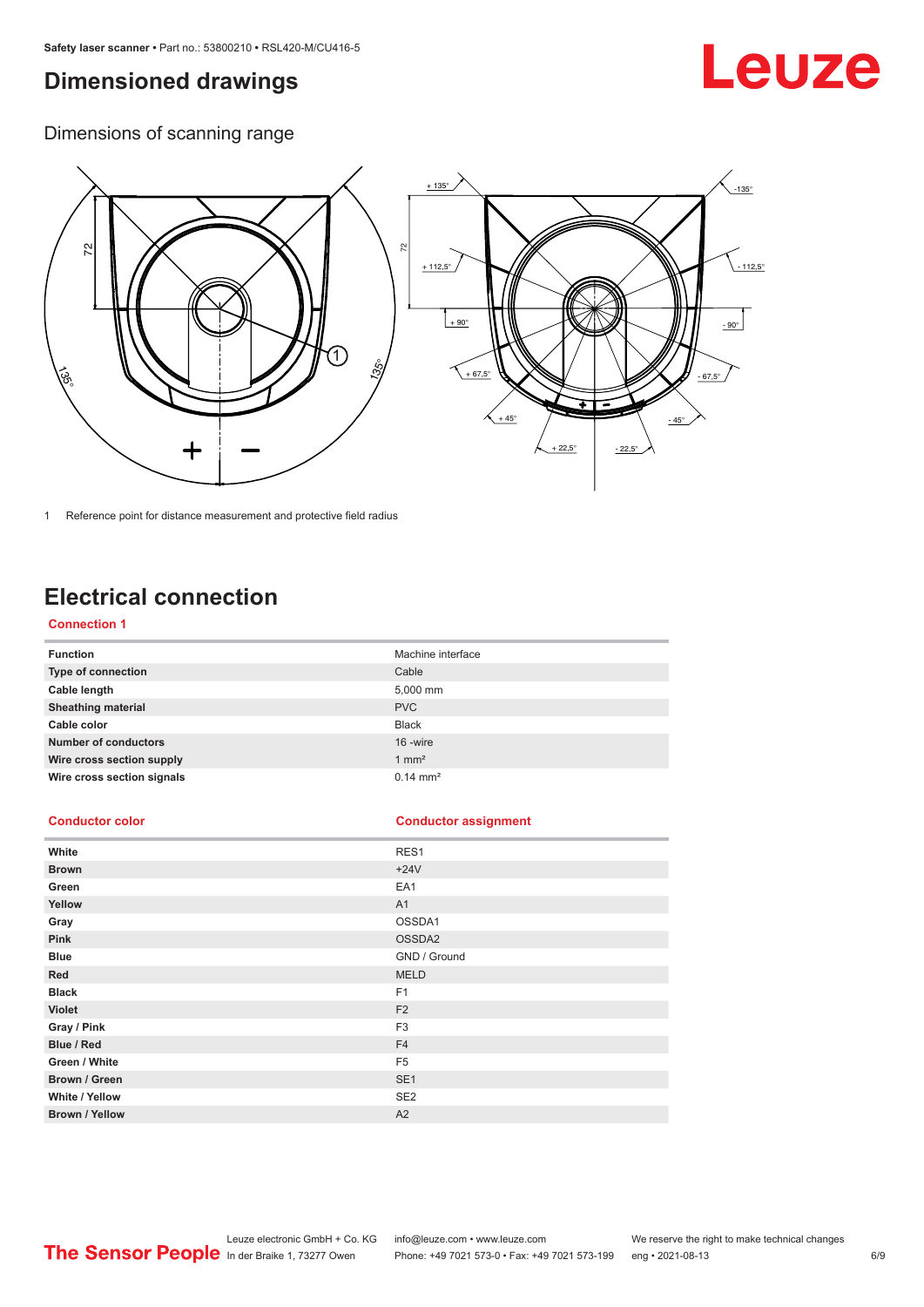# <span id="page-6-0"></span>**Electrical connection**

#### **Connection 2**

| <b>Function</b>          | Data interface   |
|--------------------------|------------------|
| Type of connection       | Connector        |
| <b>Thread size</b>       | M12              |
| <b>Type</b>              | Female           |
| <b>Material</b>          | Metal            |
| No. of pins              | $4 - pin$        |
| Encoding                 | D-coded          |
| <b>Connector housing</b> | <b>FE/SHIELD</b> |

| Pin | <b>Pin assignment</b> | <b>Conductor color</b> |  |
|-----|-----------------------|------------------------|--|
|     | TD+                   | Yellow                 |  |
|     | $RD+$                 | White                  |  |
|     | TD-                   | Orange                 |  |
|     | RD-                   | <b>Blue</b>            |  |
|     |                       |                        |  |

# **Operation and display**

| <b>LED</b>     | <b>Display</b>           | <b>Meaning</b>                                                                                                           |
|----------------|--------------------------|--------------------------------------------------------------------------------------------------------------------------|
| 1              | Off                      | Device switched off                                                                                                      |
|                | Red, continuous light    | OSSD off                                                                                                                 |
|                | Red, flashing            | Error                                                                                                                    |
|                | Green, continuous light  | OSSD on                                                                                                                  |
| $\overline{2}$ | Off                      | RES deactivated or RES activated and released                                                                            |
|                | Yellow, flashing         | Protective field occupied                                                                                                |
|                | Yellow, continuous light | RES activated and blocked but ready to be unlocked - protective field<br>free and linked sensor is enabled if applicable |
| 3              | Off                      | Free warning field                                                                                                       |
|                | Blue, continuous light   | Warning field interrupted                                                                                                |
| $\overline{4}$ | Off                      | Four field mode: warning field 3 free                                                                                    |
|                | Blue, continuous light   | Four field mode: warning field 3 interrupted                                                                             |
| 5              | Yellow, flashing         | Four field mode: warning field 2 interrupted                                                                             |

## **Notes**

| Observe intended use!                                                                                                                |
|--------------------------------------------------------------------------------------------------------------------------------------|
| $\&$ The product may only be put into operation by competent persons.<br>♦ Only use the product in accordance with its intended use. |

|   | <b>WARNING! INVISIBLE LASER RADIATION - CLASS 1 LASER PRODUCT</b>                                                                                                                                                                                                                                                                                                                                                                                                                                                                                                |
|---|------------------------------------------------------------------------------------------------------------------------------------------------------------------------------------------------------------------------------------------------------------------------------------------------------------------------------------------------------------------------------------------------------------------------------------------------------------------------------------------------------------------------------------------------------------------|
| 美 | The device satisfies the requirements of IEC 60825-1:2014 (EN 60825-1:2014) safety requiations for a product of <b>laser class 1</b> as well as the<br>U.S. 21 CFR 1040.10 regulations with deviations corresponding to "Laser Notice No. 56" from May 8, 2019.<br>$\%$ Observe the applicable statutory and local laser protection regulations.<br>$\%$ The device must not be tampered with and must not be changed in any way.<br>There are no user-serviceable parts inside the device.<br>Repairs must only be performed by Leuze electronic GmbH + Co. KG. |
|   |                                                                                                                                                                                                                                                                                                                                                                                                                                                                                                                                                                  |

#### Leuze electronic GmbH + Co. KG info@leuze.com • www.leuze.com We reserve the right to make technical changes<br>
The Sensor People in der Braike 1, 73277 Owen Phone: +49 7021 573-0 • Fax: +49 7021 573-199 eng • 2021-08-13 Phone: +49 7021 573-0 • Fax: +49 7021 573-199 eng • 2021-08-13



# $4$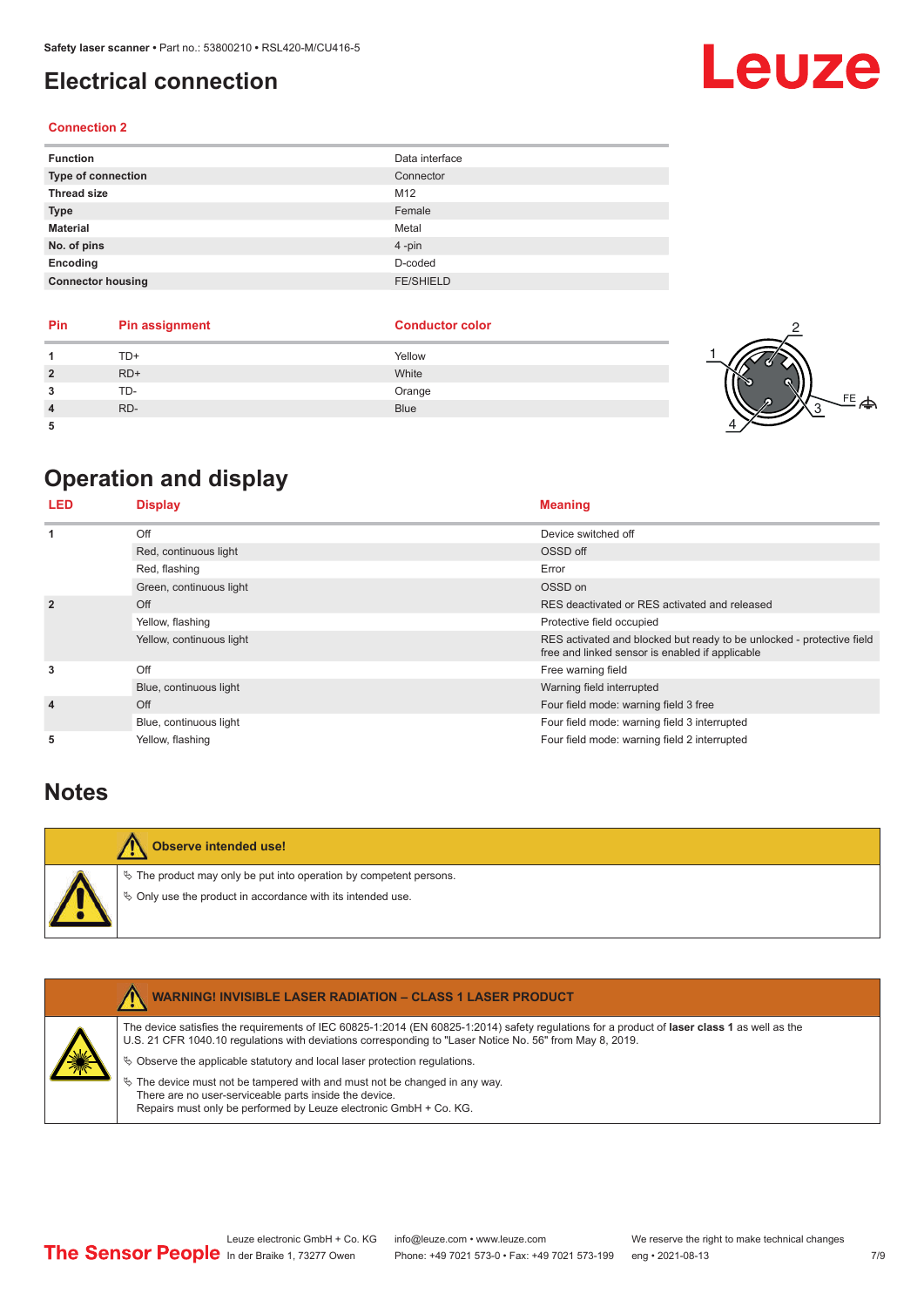## **Accessories**

# Leuze

# Connection technology - Interconnection cables

|   |             | Part no. | <b>Designation</b>                     | <b>Article</b>        | <b>Description</b>                                                                                                                                                                         |
|---|-------------|----------|----------------------------------------|-----------------------|--------------------------------------------------------------------------------------------------------------------------------------------------------------------------------------------|
|   | Ö           | 50135081 | <b>KSS ET-M12-4A-</b><br>RJ45-A-P7-050 | Interconnection cable | Suitable for interface: Ethernet<br>Connection 1: Connector, M12, Axial, Male, D-coded, 4-pin<br>Connection 2: RJ45<br>Shielded: Yes<br>Cable length: 5,000 mm<br>Sheathing material: PUR  |
| C | 甘量          | 50135082 | <b>KSS ET-M12-4A-</b><br>RJ45-A-P7-100 | Interconnection cable | Suitable for interface: Ethernet<br>Connection 1: Connector, M12, Axial, Male, D-coded, 4-pin<br>Connection 2: RJ45<br>Shielded: Yes<br>Cable length: 10,000 mm<br>Sheathing material: PUR |
| C | -<br>-<br>- | 50135083 | <b>KSS ET-M12-4A-</b><br>RJ45-A-P7-150 | Interconnection cable | Suitable for interface: Ethernet<br>Connection 1: Connector, M12, Axial, Male, D-coded, 4-pin<br>Connection 2: RJ45<br>Shielded: Yes<br>Cable length: 15,000 mm<br>Sheathing material: PUR |

# Mounting technology - Mounting brackets

| Part no. | <b>Designation</b> | <b>Article</b>   | <b>Description</b>                                                                                                                                                                                                                                                     |
|----------|--------------------|------------------|------------------------------------------------------------------------------------------------------------------------------------------------------------------------------------------------------------------------------------------------------------------------|
| 53800134 | <b>BT840M</b>      | Mounting bracket | Application: Mounting on chamfered 90° corner<br>Dimensions: 84.9 mm x 72 mm x 205.2 mm<br>Color: Yellow, RAL 1021<br>Type of fastening, at system: Through-hole mounting<br>Type of fastening, at device: Screw type<br>Material: Metal                               |
| 53800132 | <b>BTF815M</b>     | Mounting bracket | Application: Mounting bracket for floor mounting<br>Dimensions: 186 mm x 120 mm x 288 mm<br>Scan level height: 150 mm<br>Color: Yellow, RAL 1021<br>Type of fastening, at system: Through-hole mounting<br>Type of fastening, at device: Screw type<br>Material: Metal |
| 53800133 | BTF830M            | Mounting bracket | Application: Mounting bracket for floor mounting<br>Dimensions: 186 mm x 275 mm x 288 mm<br>Scan level height: 300 mm<br>Color: Yellow, RAL 1021<br>Type of fastening, at system: Through-hole mounting<br>Type of fastening, at device: Screw type<br>Material: Metal |

# Mounting

| Part no. | <b>Designation</b> | <b>Article</b> | <b>Description</b>                                             |
|----------|--------------------|----------------|----------------------------------------------------------------|
| 53800131 | BTP800M            | Loop guard     | Dimensions: 160 mm x 169 mm<br>Color: Black<br>Material: Metal |